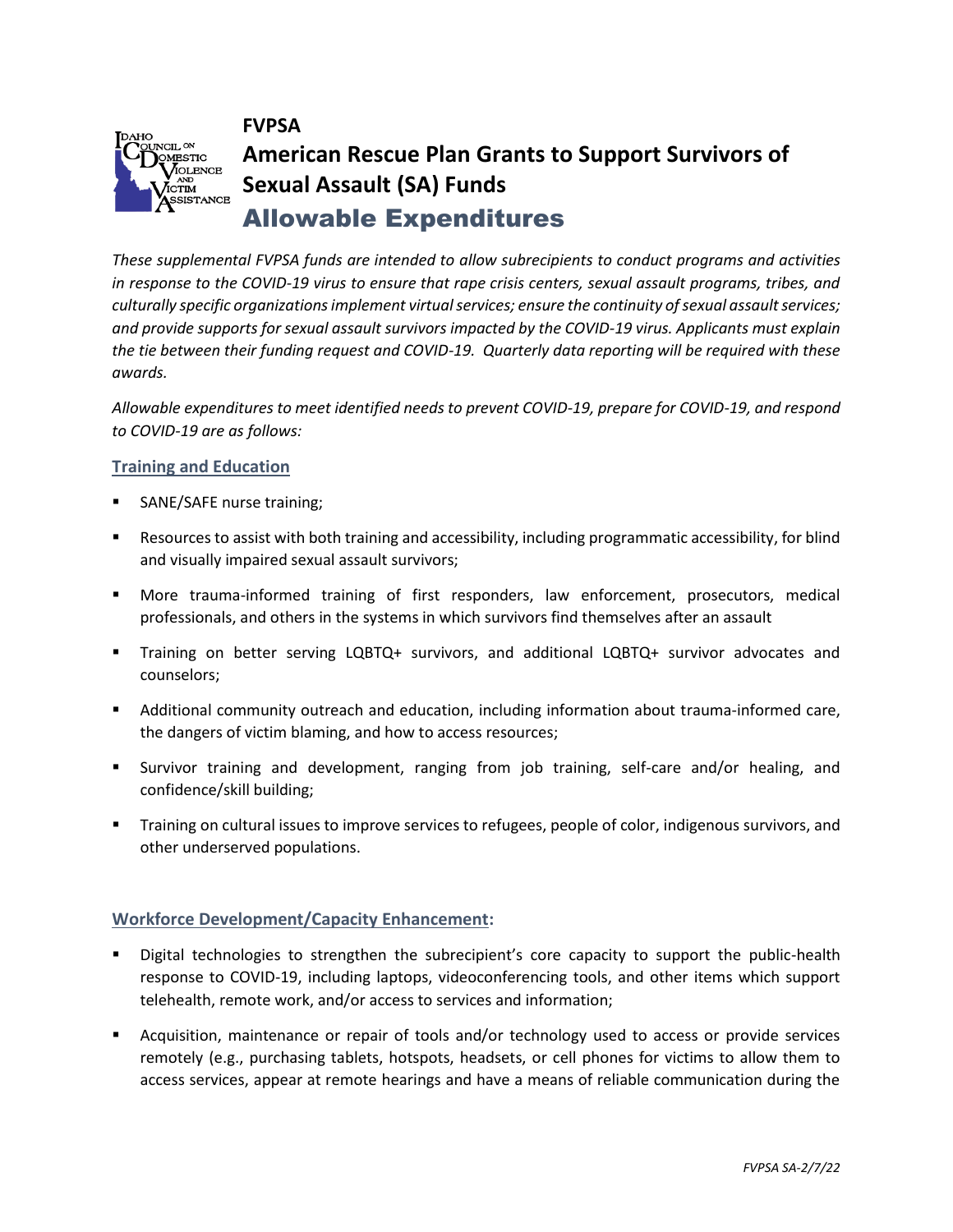pandemic; repairing laptops or computers; internet access; purchasing PPE and cleaning supplies for the extra level of cleaning and sanitation required; etc.)

- **■** SANE/SAFE nurses throughout the State (including relief nurses who can provide coverage for rural nurses to attend trainings) and training of SANE/SAFE;
- Cortexflo (or similar) machines (specialized cameras that assist with collection of evidence in sexual assault cases);
- Paying portions of staff wages for employees working with sexual assault survivors who do not have sick leave/paid time off and who are out sick or quarantining due to someone else in their home testing positive for COVID-19, to assist in retention of those employees;
- Providing hazard pay to employees working with sexual assault survivors (provided programs have an adopted hazard pay policy);
- **■** Hiring additional bilingual staff or contracting outside bilingual providers to serve limited English proficient (LEP) individuals, ensure that survivors are informed about available resources, and arrange for transportation and childcare assistance to vaccine appointments, as needed;
- Providing interpreters and translated materials for communications with LEP individuals and/or ASL interpreters for deaf or hearing impaired survivors;
- Hiring additional staff to respond to increased need for services during the pandemic, conducting additional outreach and education efforts (including education and information about available services for sexual assault survivors and travel to remote areas or isolated communities) and/or administrative staff to handle additional data collection and reporting related to these funds;
- Paid time off and/or paid childcare for employees serving sexual assault survivors for testing, vaccines, boosters or to care for sick family members with COVID-19 who do not have Family Medical Leave or other paid time off, in accordance with adopted policies of programs;
- **Education, rehabilitation, prevention, treatment, and support services for symptoms occurring after** recovery from acute COVID-19 infection, including, but not limited to, support for activities of daily living—this includes services for the range of symptoms described as Post-Acute Sequelae of SARS-CoV-2 infection (PASC) (i.e., long COVID-19);
- Efforts to promote workforce well-being and sustainability for sexual assault survivor programs, i.e., mental health counseling, additional paid time off for "mental health days" consistent with adopted policy, etc.
- Paid childcare and/or transportation for SANE/SAFE nurses responding to calls on short notice

## **Supportive Services**

■ More resources to assist survivors with disabilities, including developmental disabilities, such as personal aids, communication aids, or other assistance with communication, mobility, and/or access to services and training on better assisting survivors with disabilities or mental health challenges;